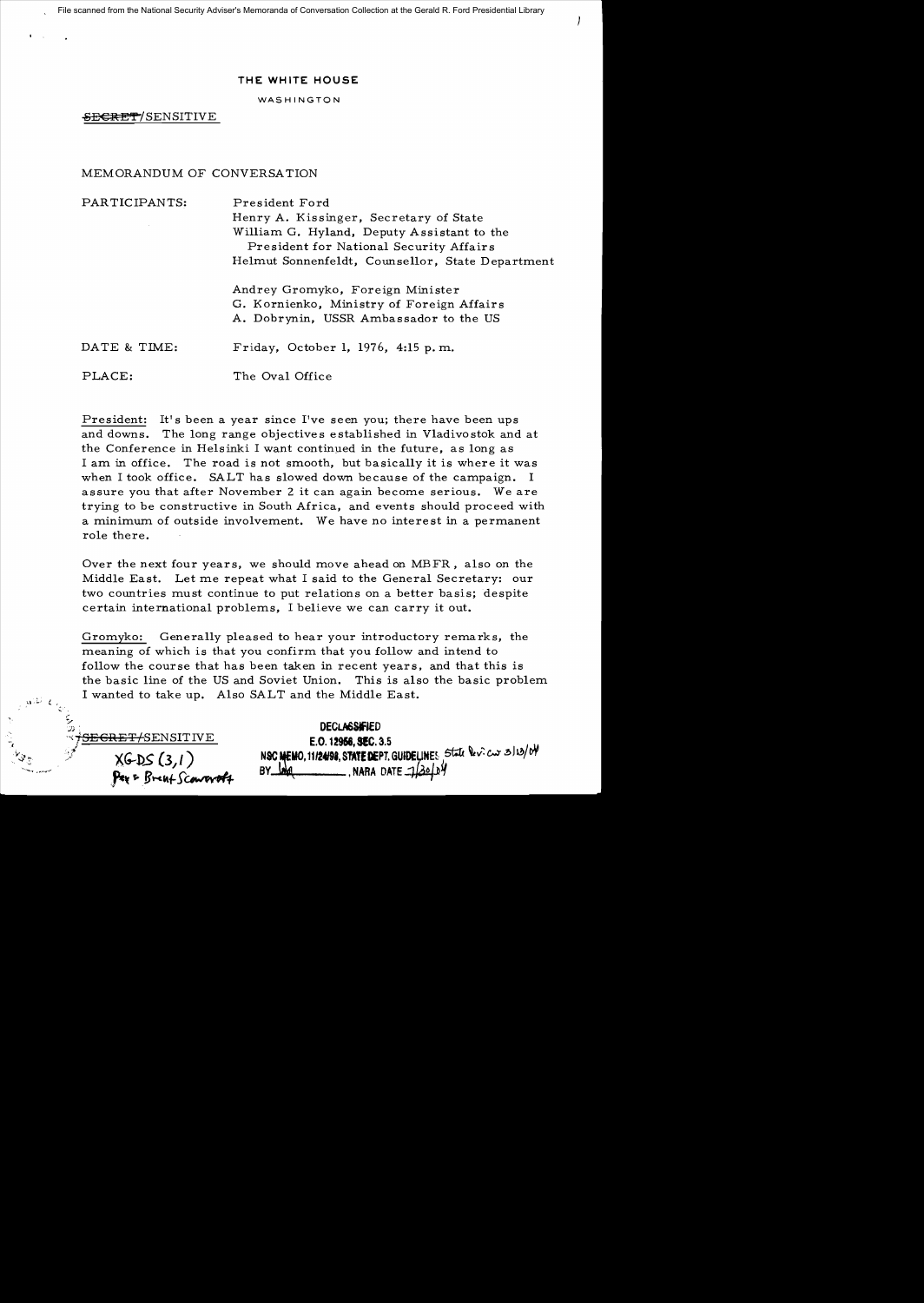On both sides there are repeated statements, also by you, in favor of development of relations between Soviet Union and US on the basi's of peaceful coexistence. Also notably in behalf of party and country by Leonid Brezhnev. Trust you are familiar with his remarks to the XXV Congress. Thus you and we have several times confirmed that we intend to continue on peaceful coexistence line, which is the most reasonable position. Recall this basic underlying concept embodied in US-Soviet documents: (1) Principles, (2) the Agreement on the Prevention of Nuclear War, and (3) Vladivostok under standing; though not yet finalized, its importance is immence, provided both sides finalize it. All that is well and good but I would be wrong if I didn't call attention to statements by the US not fully or at all in accord or even running counter to the line in these documents. I won't list who said what, where and on what occasion. Every day people have hammered into their minds we are arming without let up and that the US should increase its arms, as if the US were prodded by the Soviet Union. We categorically reject this. An unbiased observer knows that the facts are opposite. Second, the Soviet Union allegedly is acting contrary to the line, bringing influence to bear on countries in remote areas to further unilateral interests and trying to give detente a one-sided interpretation. Not just officials but others. But the state of affairs is not discussed, and no rebuff is given to these statements. So we ask ourselves where is the essence of US policy? The President, when he speaks in public on various occasions, or to us at high-level meetings. or at a different place. We make no statements running counter to our agreed line. Just a few days ago I made a statement at the UN.

The other specific example relates to the MIG 25 which accidentally came down on Japanese territory. We were taken aback by the US line (so also by the Japanese line). As soon as that happened, a statement on Belenko by the White House: "If he wants asylum we'll grant it." A very hostile act. The plane is still not given back. US and Japan took the plane apart as if they owned it. like spoils of war. We can't qualify this as anything but hostile. In 1970. during the Vietnam war, a US transport carrying large group carne down on Soviet territory. We at once let them go. So there was another pI ane with two US generals in South Caucasus and we let them go. That is the practice of civilized countries. But that line didn't suit the US and Japan. We are entitled to believe that the US would give Japanese friendly advice how to act, but no press stories, Belenko acted voluntarily. We don't believe a word of it. Force was used. Confirmed by doctors. Don't know what your military will do, but incident has injected great doubt into relations, especially as far as confidence is concerned. We now understand situation better than before: there is great difference in word and deed of US. General Secretary Brezhnev told us to tell you he is very bitter and indignant. How could you do it. How could you meet and look each other in the eye, and raise glasses and drink to friendship. Brezhnev says he just can't conceive of the whole thing. Has caused great indignation in the whole country.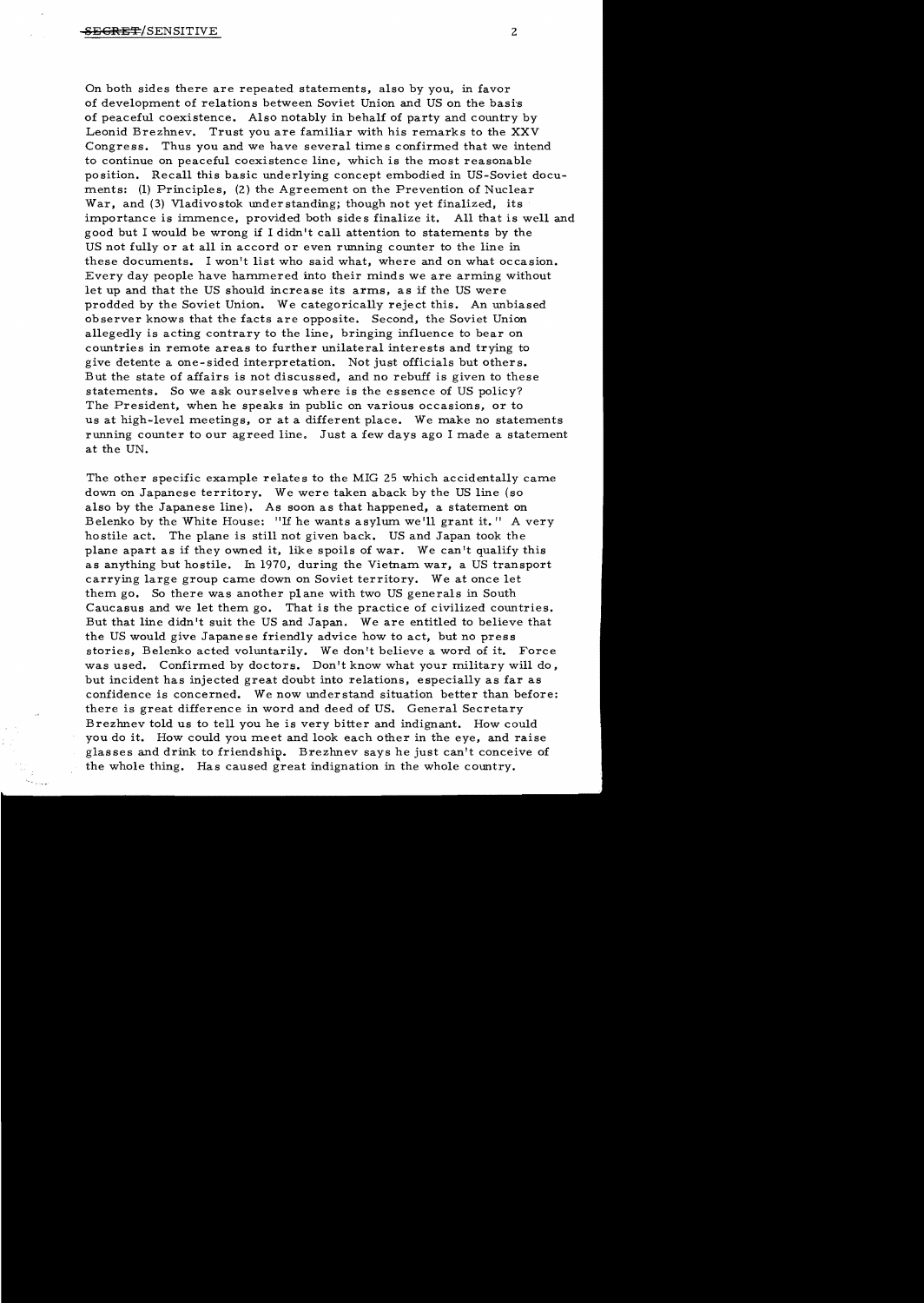President: Some preliminary comments: 1) What I said at the outset is policy. What I have said publicly is that the relationship has ups and downs. Basic relationships must continue for peace.

But the President has a responsibility to maintain our security, as you do. Our efforts will fall within limits of Vladivostok agreement. We will maintain forces sufficient for security. Not incompatible with SALT agreement.

3) We have important differences over actions in far-off lands. We told you your actions in Angola were not helpful and hope it won't happen again.

4) On Belenko: We have traditional asylum policy. All the information we have shows he did it voluntarily. You were granted an interview with your officials. Your remarks about the transport and the two generals are quite different cases. They wanted to come back; Belenko wanted asylum. So, they are not comparable. General Secretary has to recognize there is a difference. If Lt. Belenko wants to go back, we'll accommodate his wishes. But he doesn't. But that sort of incident is no reason to cut relations. We did not precipitate the incident. This incident should not interfere with our broad relationship.

Gromyko: Time will pass and you will realize you've been misled. and you'll see the true circumstances concerning the plane and the desires of the pilot. Other occasions other people found themselves abroad and were asked to go back to tell the story of how they were treated. If we had used other means on American planes, some of them would have stayed in the Soviet Union.

Now on South Africa, there are no lack of statements that the Soviets are trying to interfere. Not a single soldier has ever been there. But US persons traveling there to advance US interests. We can't approve. Our attitude on racialism. well-known since 1917. That's one view of what justice is all about, should be in the hands of majority people. Racism is not in anyone's interest. I took part in UN Charter drafting. Many clauses due to the collapse of the colonial system due to US-Soviet cooperation after war, and that went into the UN Charter. Now you assert we are taking bad position. We have no desire to interfere. No one should say we are white and you are black, therefore we know better what's good for you. My own speech in UN consistent with this.

We are endeavoring to display tact and delicacy in your election campaign. We favor development of relations and line that has taken shape.

-I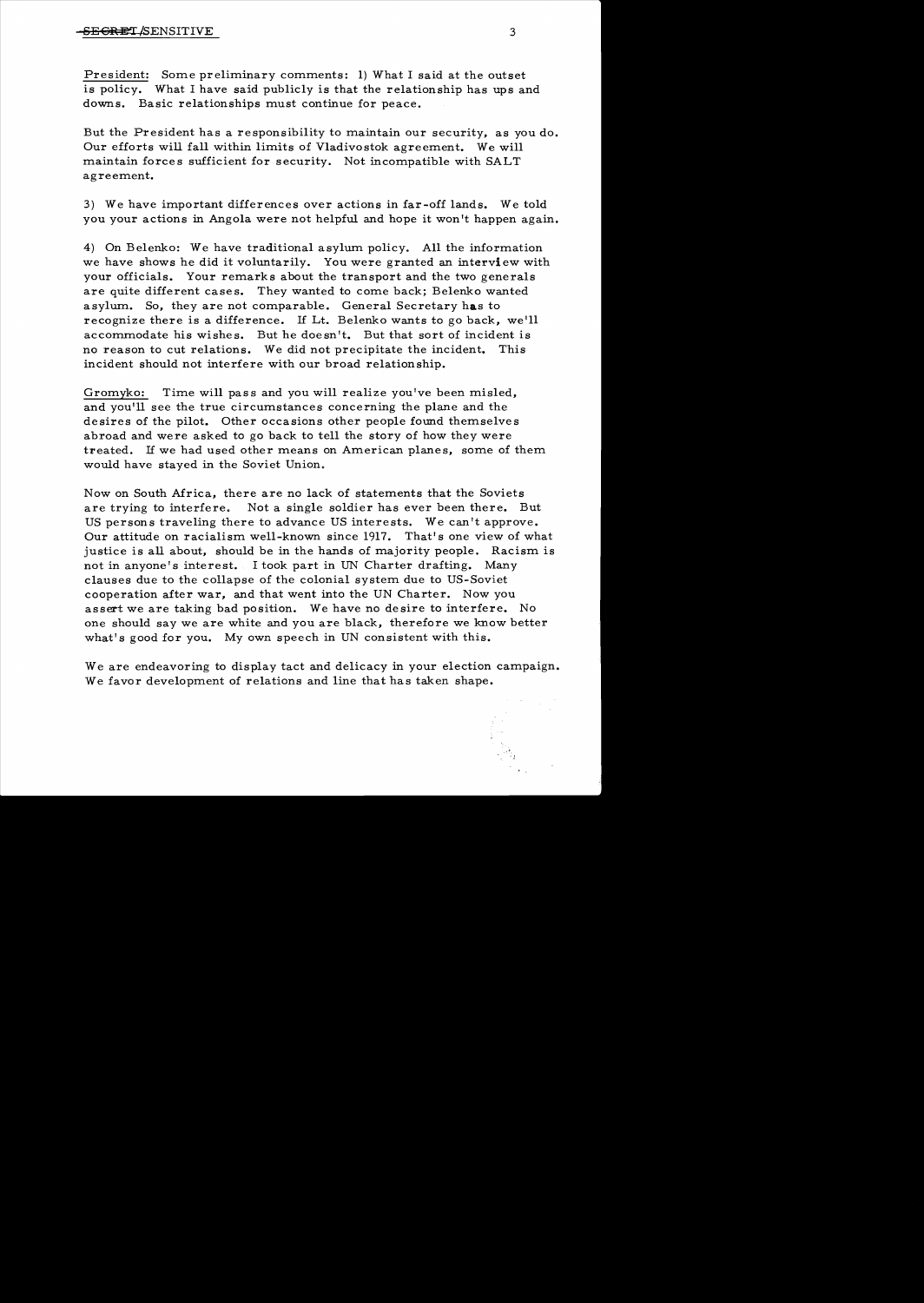## <del>SECRET</del>/SENSITIVE 4

President: I appreciate that. US has never believed in colonialism.. We gave freedom to the Philippines. And that is the best evidence we don't believe in it. We have no racism in the US and don't believe in it on a world-wide basis. So what we are doing in Africa is not in behalf of colonial ambitions. We want Africans to solve African problems and are glad to discuss it.

Gromyko: Can we take up SALT.

President: Sure.

Gromyko: We believe as before that this problem is of exceptional importance. We will finally abide by Vladivostok understanding. Both sides should make all effort to translate understanding into a new agreement. Should be in strict conformity with Vladivostok principles. Two basic differences stand in the way of a new agreement:  $(1)$  Cruise missiles. We set out our position in detail to Dr. Kissinger when he was last in Moscow. On that occasion the US side set one position. At that time we thought there was a basis for agreement. Dr. Kissinger said it would take more time to think it over; still no reply has been received. (2) Backfire: the position of the US side on this bomber is still being talked about, but we have on more than one occasion set forth that the Backfire is not a strategic bomber; doesn't have attributes and we gave you arguments and reasons. Those were given to Dr. Kissinger by the General-Secretary. We can't take any other positions. It cannot be a strategic bomber and can't be so regarded. General Secretary said not only is it not a strategic bomber, not will we make it one. This has been said at a responsible level, so you can see how embarrassing it would be if it were discovered to do so. It can't be hidden.

Our cruise missile position is the same as when Dr. Kissinger was in Moscow.

Don't think we should prohibit only ballistic missiles above certain level but not prohibit cruise missiles. At one point US told us all to resolve the MIRV question for confidence: what missiles shall be counted as MIRV. We agreed if missile tested once with MIRV, all missiles of that type would be counted. Not easy for us, a major concession. But stressed it was only valid if cruise missile and Backfire also settled as organic whole. In February we got your proposal to leave suspended cruise missile/Backfire while talks go on.

President: In February.

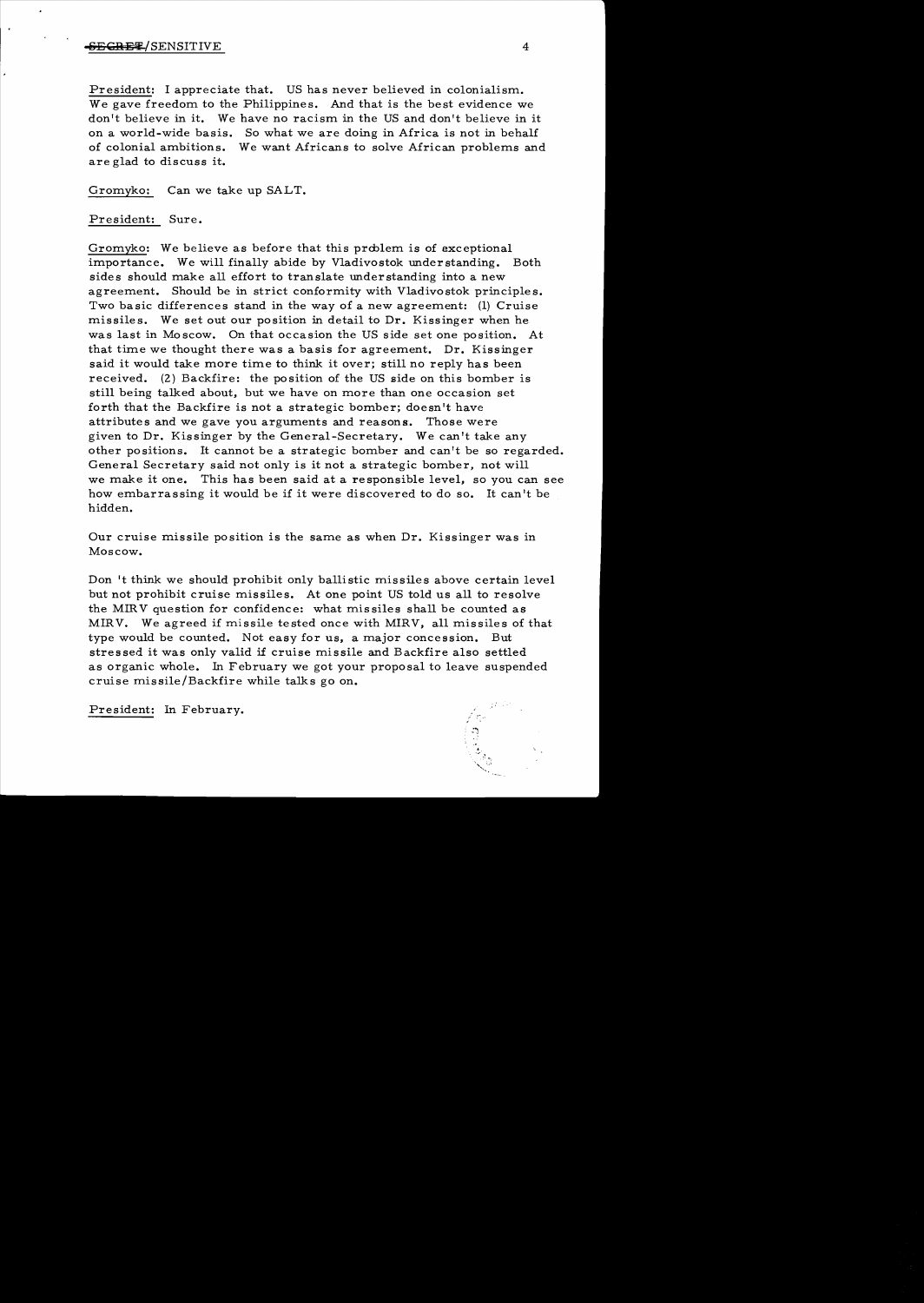Gromyko: This was tantamount to saying what is acceptable to the US should be solved but what is not acceptable should be only talked about. This is not good. We don't want an agreement to be unclear and things left unclear. We want a new SALT agreement and assume so does the US. We urge you to take another look; perhaps the advice some of your agencies give you is not in the broader interest of the US. Don't know if it can be done before or after the election. But we are prepared to go ahead. If not, we will regret it deeply; if it is bogged down and fails it would damage the interests of both countries and peace.

President: I wanted it a year ago. Dr. Kissinger went in January and thought there was a narrowing of differences. In February I wrote General Secretary Brezhnev to suggest a settlement of cruise mis sile and Backfire by 1979. You rejected it in March. Hoped if you disagreed you'd make a new proposal, but you didn't. Mter November it will be possible to sit down; if you have a proposal, we'll listen. If the interim idea is no good, then we should talk. Henry?

Kissinger: Thought maybe we should reflect on what has been said. In a letter we could let them know about a reasonable timetable in a week or so. As I had understood, the General Secretary is prepared to reduce 2400 to 2300 or below.

Gromyko: This is not excluded.

Kis singer: As I understand it, the Soviets reject deferral. So you, Mr. President, have not yet considered with your advisers how to proceed.

Dobrynin: You gave us a reply.

President: But yours was a rejection.

Gromyko: Think it over. If there is any possibility alone the lines spoken of by Kissinger, it would be attractive. Something in that area might get us out of dilemma. The Middle East?

Gromyko: Points of settlement are: 1) Return of occupied territory. 2) Solution of Palestine problem. But from the outset, to place matter on realistic basis. those two should be supplemented by two others (in terms of principles). First, recognition by Arabs and all states of rights of Israel and others to independent existence. Second, end to state of war in Middle East.

SECRET/SENSITIVE

r"-•